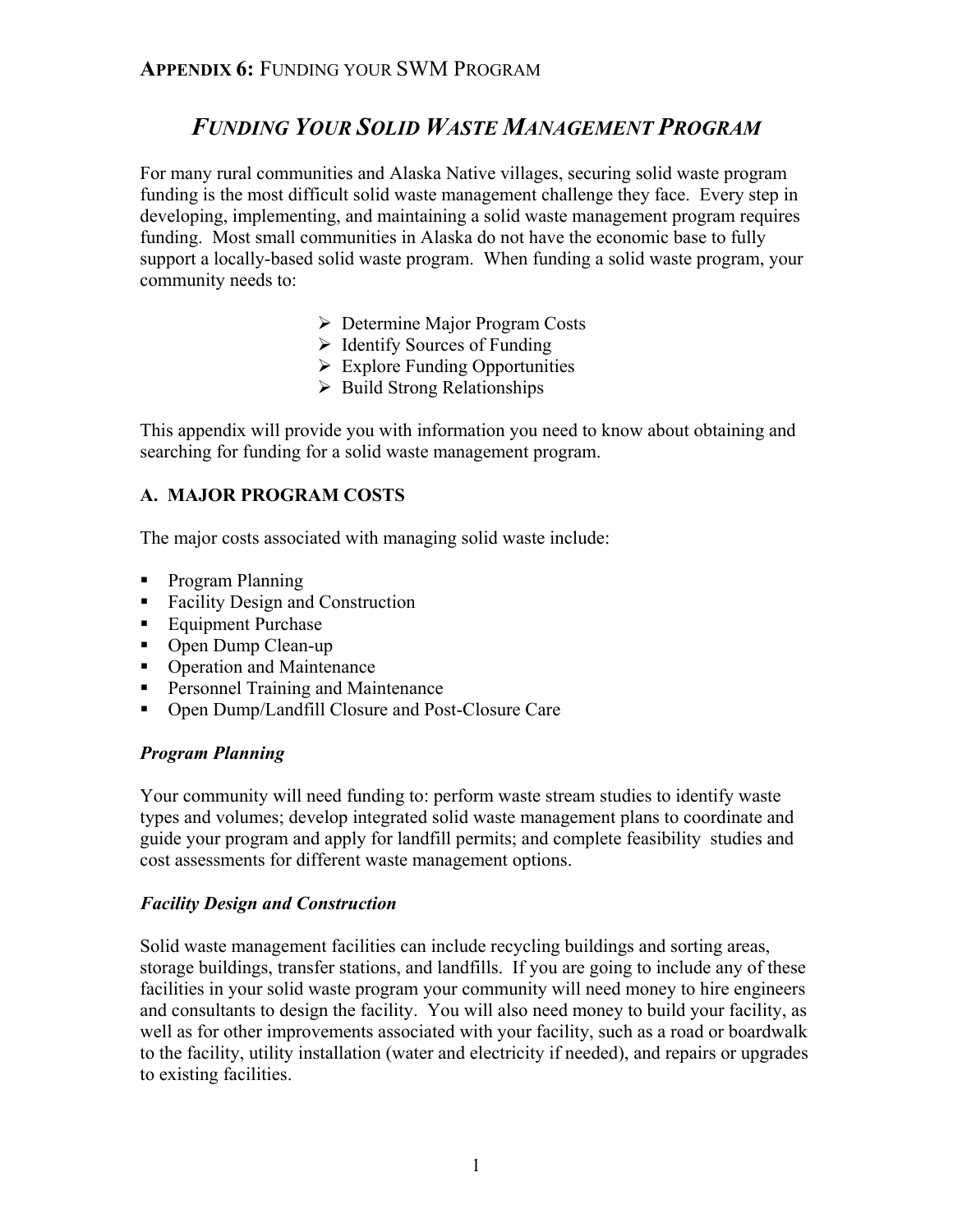# *Equipment and Supplies*

Solid waste management programs and facilities require various types of equipment, such as collection vehicles (trucks, trailers, sleds, four-wheelers or snow machines), collection bins or dumpsters, waste compactors or balers, and heavy equipment (front-end loader or bulldozer). Some community programs also pay for the individual trashcans and recycling bins that are used for collecting waste from homes and businesses.

# *Operation and Maintenance*

Once your program is in place or your program begins operating, funds are needed to pay for: staff wages and benefits; operation, maintenance, and repair of equipment and facilities; community education and outreach initiatives and materials; supplies, such as safety equipment, computers and office supplies; and enforcement of codes and ordinances.

# *Personnel Training and Administration*

Collection workers and facility staff will need technical training to operate and maintain equipment. Enforcement officials will need training on proper implementation of local codes and ordinances. Environmental staff might require legal, environmental health, technical, communication and education, or grant writing training. Administrative staff might require bookkeeping or recordkeeping and computer training.

# *Clean-up*

Open dump clean-ups require significant amounts of money to plan and complete. Costs include the purchase or rental of containers to haul away waste material, if removing it from the site; hauling/shipping fees; labor costs; and monitoring and testing costs. Above all it requires the construction of a new landfill.

# **B. SOURCES OF FUNDING**

There are two primary sources of solid waste funding – from sources within your community (internal) and from sources outside your community (external). Most communities that have solid waste programs have found that they need to use a mix of funding from within and outside their community to fully support their solid waste programs.

Potential sources of funding from *within* your community include:

- monies allocated to your city or tribal government for community services and operations;
- solid waste service user fees for collecting and hauling solid waste from homes;
- revenue generated from sales of recyclable materials; and
- tipping fees from accepting waste from neighboring communities or businesses.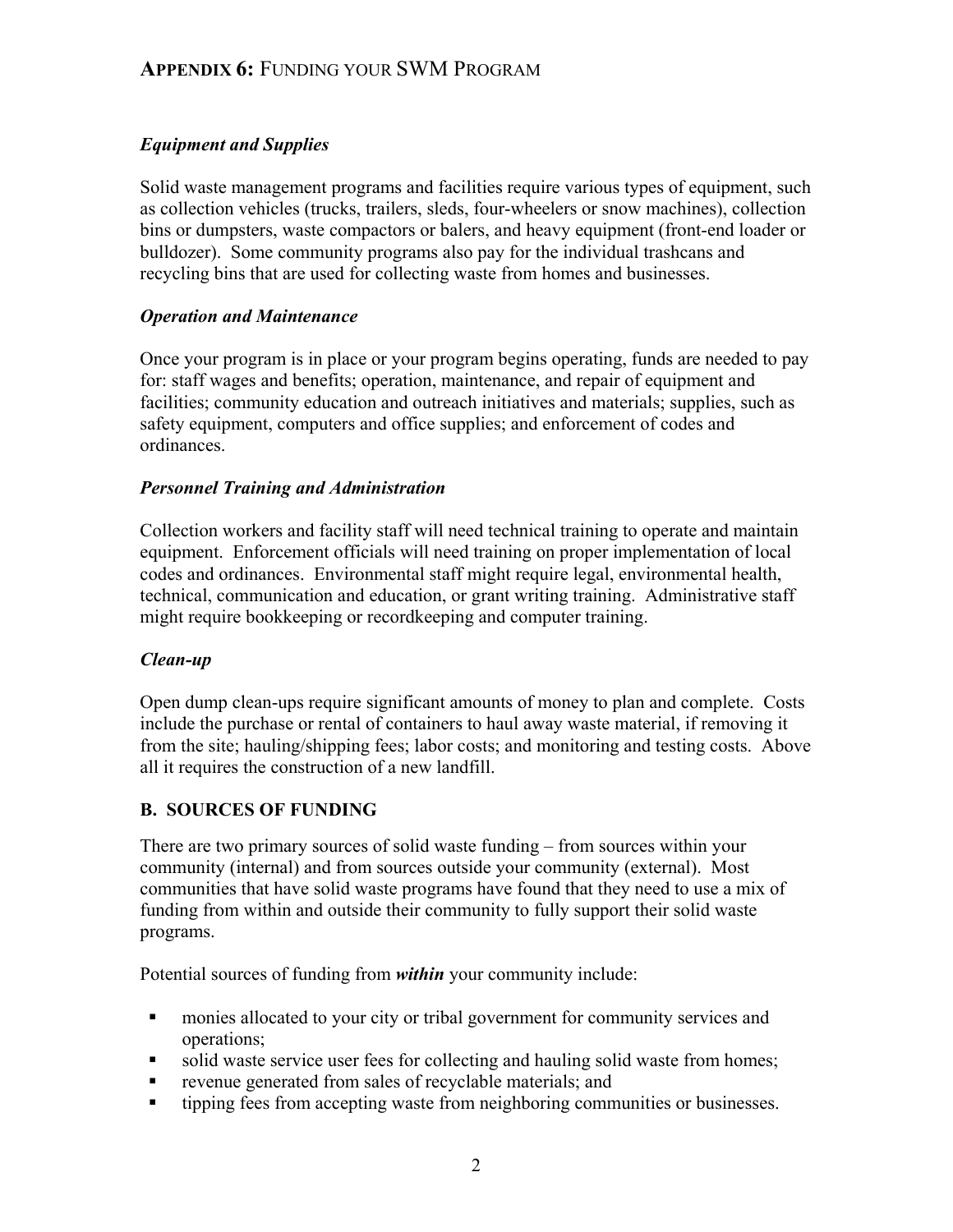Funding for solid waste programs from *outside* a community typically come from grants and loans for state and federal agencies, or less frequently, private foundations, non-profit organizations, and Alaska Native organizations, such as the Alaska Native Health Board. Most communities have found that federal and state grants and loans are necessary to construct solid waste management facilities, such as landfills and transfer stations because of the high cost of construction (i.e., capital cost). In addition, grants and outside funds are usually needed to complete an open dump closure project because of the high costs associated with closure, restoration and monitoring. *It is important to note that very few state or federal grants will fund solid waste facility operation and maintenance costs.* Your community will most likely need to fund facility and program operation and maintenance from funding sources *within* your community or through other means.

# *Internal Sources of Funding*

# **a. City or Tribal Government Revenues**

Communities may be able to use a portion of the general revenues to fund their solid waste management program. These monies are often used to help finance programs that are considered a higher priority than solid waste. However, if your community may feel solid waste management is an important enough priority to your community to pay for a solid waste program using revenues generated by your local government. Typically, these revenues come from sales taxes, property taxes, or other fees levied for services by a city or tribal government.

#### **b. User Fees**

User fees for collecting and hauling solid waste are a common source of funding for community-based solid waste programs. These fees include landfill dumping fees and waste collection service fees. These fees can be assessed by charging a *flat user fee* to all homes and businesses that have their waste collected and hauled to the community landfill. Other communities use *Pay-As-You-Throw* (PAYT) programs that charge households and businesses per bag or trashcan dumped/collected or by weight of the waste disposed. Some communities choose to pay for collection costs for elders and disabled people if they have a user fee for waste services.

# **c. Sale of Recyclables**

Another potential source of funding for your community's solid waste program is revenue from the sale of certain recyclable materials. For rural communities, the most profitable recyclable material to sell is aluminum cans through the "Flying Cans" program.

The ability to sell recyclables will depend on local demand and markets in Alaska, as well as your community's ability to generate a large enough volume of contaminant-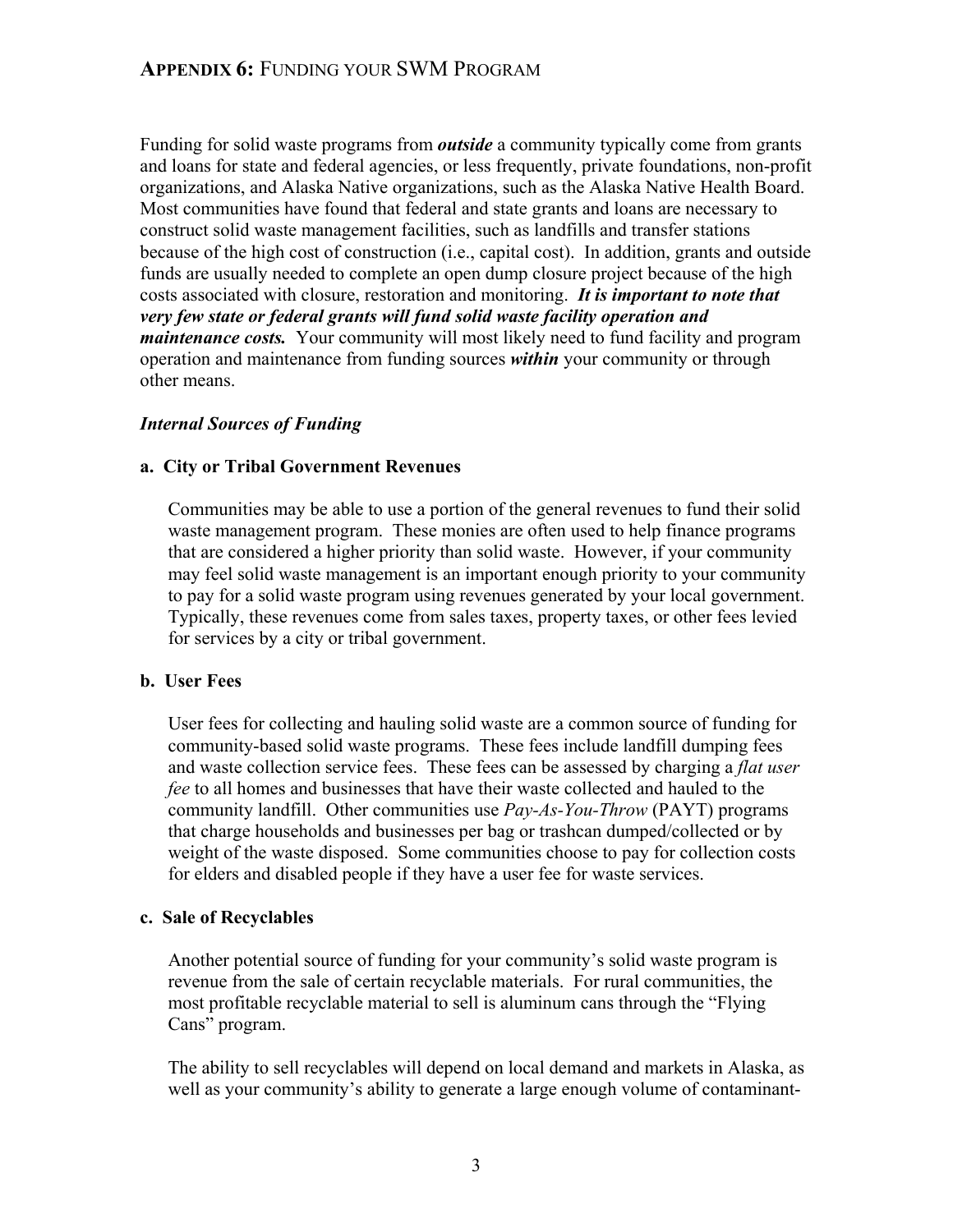free, high-value materials to make selling profitable. Remotely located communities or those with small populations might not find it profitable to sell recyclables.

### **d. Tipping Fees from Neighboring Communities and Large Commercial Users**

Allowing surrounding communities to use your landfill is another potential source of revenue available to communities. In order to accept waste from other communities, your community's landfill must have enough capacity to accommodate the extra waste. If your community wants to accept waste from outside your community be sure determine how much waste you will be accepting on a yearly basis because this will determine what class of landfill and permits your community will need from the State of Alaska Department of Environmental Conservation (ADEC).

In order to be profitable, you will need to ensure that incoming revenue from tipping fees cover increased operation and maintenance, waste hauling, and disposal costs. You will need to research tipping fees in your area to make sure you can establish competitive rates that are profitable and that nearby communities will use your landfill rather than construct and operate their own landfill.

# *External Sources of Funding*

Most grant funds are used as start-up funds for waste management programs or construction of waste management facilities or open dump closures. Normally grant funds are not used to sustain long-term programs. For most communities, the challenge is finding grants that fit the community's needs. The most successful communities that received grants are usually the most creative in looking for and applying for grants.

#### **a. Federal Grants for Alaska Native Communities and Tribes**

Some federal agencies, including EPA, Indian Health Service, U.S. Department of Health and Human Services' Administration for Native Americans (ANA), U.S. Department of Agriculture's Rural Development (USDA-RD), U.S. Housing and Urban Development (HUD), and the U.S. Department of Interior Bureau of Indian Affairs (BIA), offer financial assistance to tribes and Alaska Native villages for solid and hazardous waste management projects. Most of the grants available provide monies for planning, outreach and education, construction, or equipment purchase. As noted earlier, few federal grant programs, however, authorize funds for program or facility operation and maintenance.

Securing federal grants and loans is a great way to pay for facility construction or an open dump closure, but these sources of funding do not come without difficulties or challenges. First of all, the applications are usually very long and complicated and may require a grant writer to prepare an application that meets agency standards. Secondly, federal grant programs are usually highly competitive. Simply applying for a federal grant does not mean your community will get a grant. It isn't unusual for a community to have to apply for a specific grant more than one time.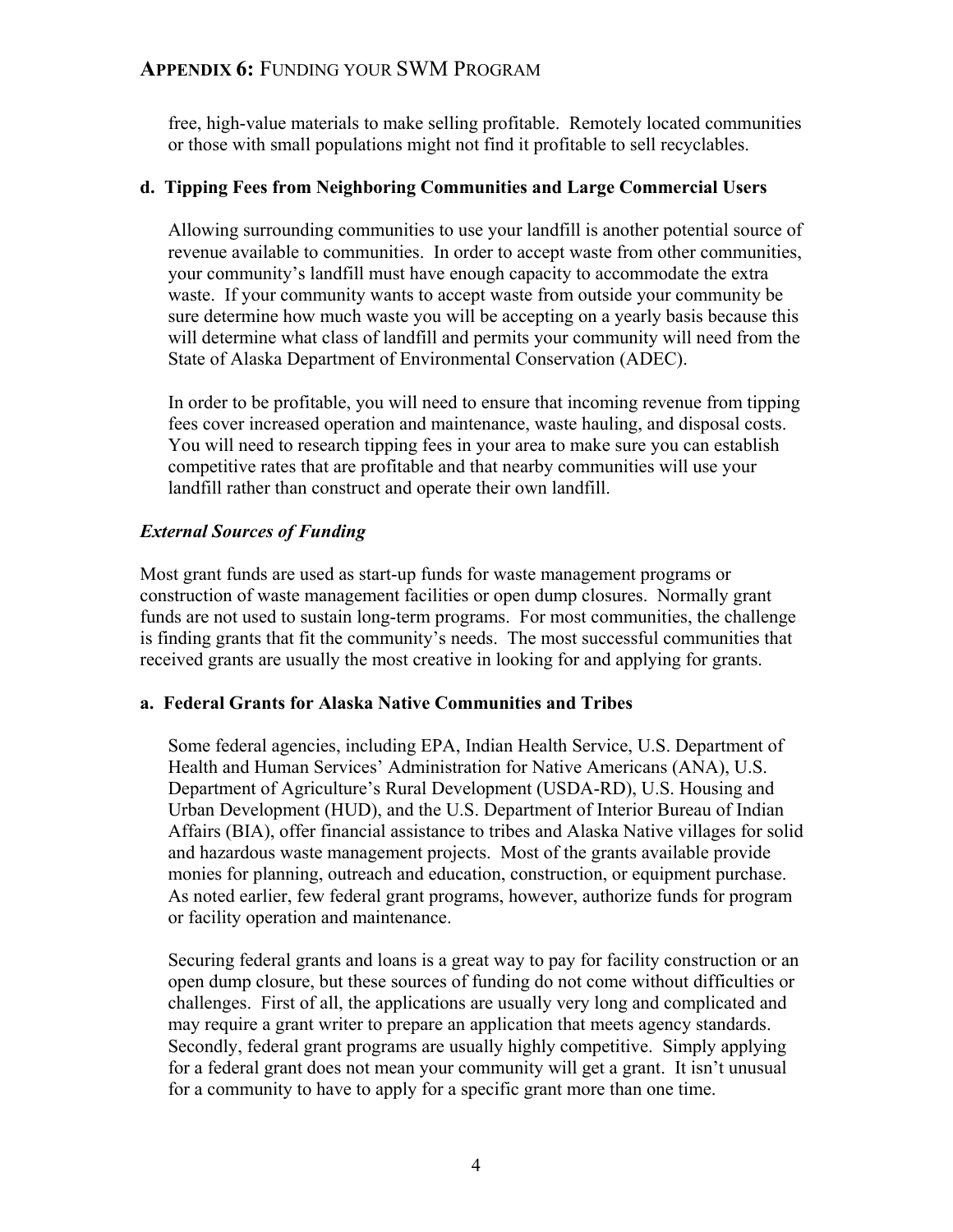### **b. State Grants for Rural Communities**

The State of Alaska has various grant programs for rural communities in Alaska that may help with planning and implementation of a solid waste program. Occasionally a community may be able to receive a grant for construction of a landfill through ADEC's Village Safe Water program. Most state grants, however, do not cover operation and maintenance expenses.

#### **c. Private and Nonprofit Foundations and Organizations**

A number of private and nonprofit foundations and organizations run environmental grant programs. EPA's publication, *Grant Resources for Sources for Solid Waste Activities in Indian Country* provides an extensive listing of private source of funding for tribes and Alaska Native villages. The guide can be found on EPA's Office of Solid Waste website. Other potential grant sources are Alaska Native regional nonprofit corporation. The non-profits often receive grants to do demonstration projects for communities in their region.

#### *Strategies for Receiving Grant Funding*

In order to fund your community's solid waste program, it may require that your community is creative in how it finds and obtains funding for its solid waste program. In recent years, some communities have funded the solid waste management program and/or projects by piecing together grant monies from a variety of sources. For example, a community might receive a solid waste demonstration grant from the Alaska Native Health Board, a planning grant from ADEC, and a EPA IGAP grant that can be used to do solid waste management activities. When combined together the various grant funds may provide enough money to operate a community's program.

Another possible strategy for increasing your community's chance of receiving grants is to break big projects into smaller portions and seek funding for the individual parts. For example, it might be easier for your community to obtain \$75,000 from an agency for a portion of your program, such as purchasing a collection truck or completing an open dump closure plan, than to obtain \$800,000 to fund an open dump closure project all at once. In addition, dividing a large project such as a dump closure and construction of a new landfill into smaller projects, allows the community to better oversee and/or even do the project themselves.

# **C. EXPLORING OPPORTUNITIES FOR FUNDING**

There are many different ways your community can search for funding. If your community is looking for outside sources of funding for a solid waste management program it may want to consider using these sources to find potential funding sources:

- Announcements from Federal and State Agencies
- Internet Searches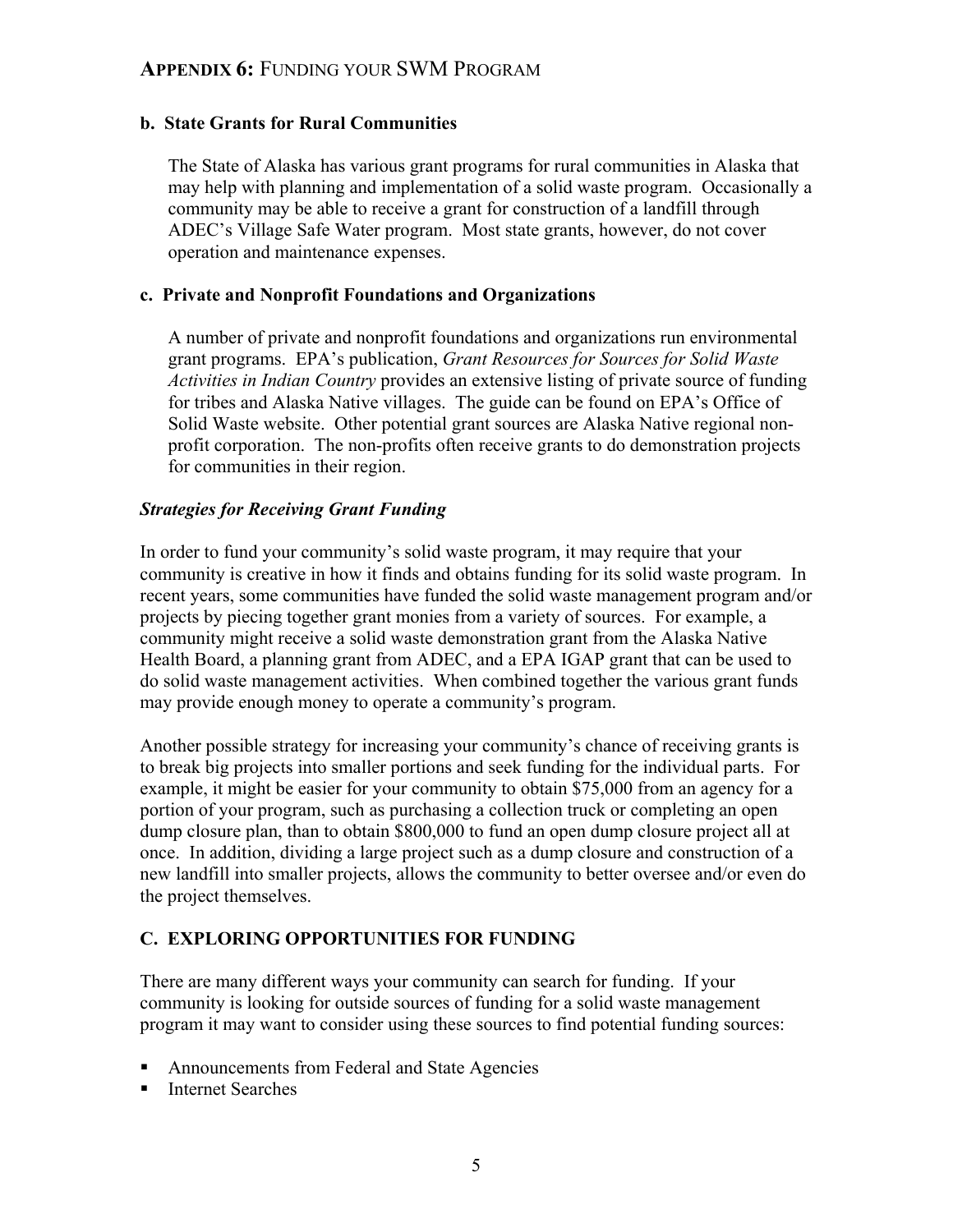- Communication with Other Communities
- Communication with Regional Agency Representatives

#### *Announcements from State and Federal Agencies*

Numerous resources are available to help you identify sources of funding. Most federal agencies announce grant and loan availability in the *Federal Register* and provide information on their websites. Some agencies send out announcements and solicitations for their grant programs.

State of Alaska agencies often send out announcements for their grant programs or provide information on their websites. State legislators sometimes have information about programs and grants for their region available through their offices.

#### *Internet Searches*

Many communities learn about grant programs by conducting simple Internet searches. EPA and USDA Rural Development grants are accessible through websites that include descriptions of the grant programs, including applications, instructions for applying and contact information for agency representatives both at the state and regional levels.

One online database that your community can use to find out about grant opportunities is the *Catalogue of Federal Domestic Assistance* (CFDA) that can be found at www.cfda.gov. It is a database of all federal programs – including grant and loan programs – available to state, local and tribal governments. After identifying potential sources of funding through CFDA, you community should then go directly to the funding agencies for application information. EPA and other agencies have individual websites that have information about grants and loan programs.

#### *Communication with Other Communities*

Another way to learn about available grants is by talking to other communities, either through informal conversations or networking at conferences, meetings, and training workshops. Conversations with neighboring communities are a primary source of information for some rural communities. Sharing information and experiences can be mutually beneficial. Some communities and organizations even exchange successful grant applications to help improve future applications.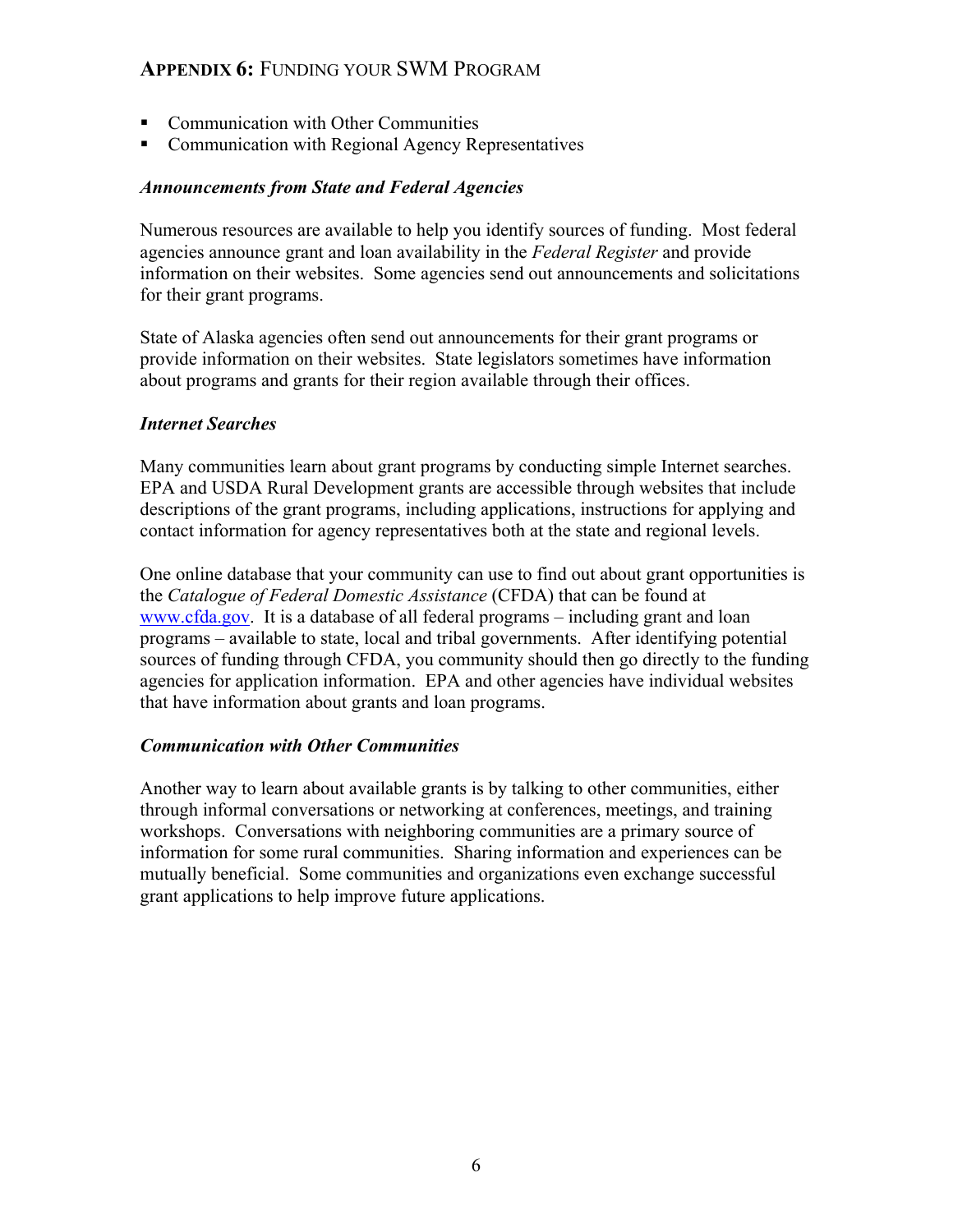### *Communication with Agency and Organization Representatives*

In addition to speaking with other communities, you can speak directly with local representatives from EPA, Indian Health Service, BIA, USDA – Rural Development, HUD and other federal agencies. Most federal agencies have an office in Anchorage. State agencies often have field offices in regional hubs that may be able to provide you with information about state programs, otherwise you can contact state agency offices in Juneau, Anchorage or Fairbanks for information. Finally, regional non-profits and health corporations often have information about funding sources and programs that might be beneficial to Alaska Native communities. Several communities have said that contact with agency representatives is a crucial part of securing funds for their community. Whenever possible, your community should try to build strong relationships with representatives from various federal and state agencies and other organizations that may work in your region or community.

#### *Building Strong Relationships*

One of the most important parts of the entire grant application process, and a major key to success in receiving funding is having a good relationship with your funding agency representative. Agency representatives can help you complete their grant applications and make sure all of the required information and forms are included in your application packet. When working on a grant application, you should speak with your agency representative to be sure you have everything you need. If you are having difficulty with an application, be sure to contact the agency immediately for help rather than waiting until the last minute before the application is due to the agency.

If you apply for a grant and do not receive it, call the agency making the awards and ask why you were not funded, and how you can improve your application and chances in the future. Most agencies will gladly provide you with this information. If you request it, an agency will often send your application back with an evaluation form that you can use to revise your application or prepare a new application for resubmission to the agency.

In addition to building a relationship with agency representatives, it is important to build a positive reputation for your community. Building trust is a major part of the funding process and program development processes. If you can demonstrate to an agency representative that your community has been successful in the past and is responsible and accountable for money and projects it receives, an agency is more likely to support your community in securing future technical assistance and funding. One way to build this trust is to make sure you submit all required reports and meet all agency requirements when you do receive a grant. This attention to detail is especially important with pilot or demonstration projects. If agencies cannot document the success of a project or program, it is unlikely to be continued or re-funded. Submitting the required reports helps agencies justify your project to internal grant and project reviewers and can help ensure that your project receives continued funding.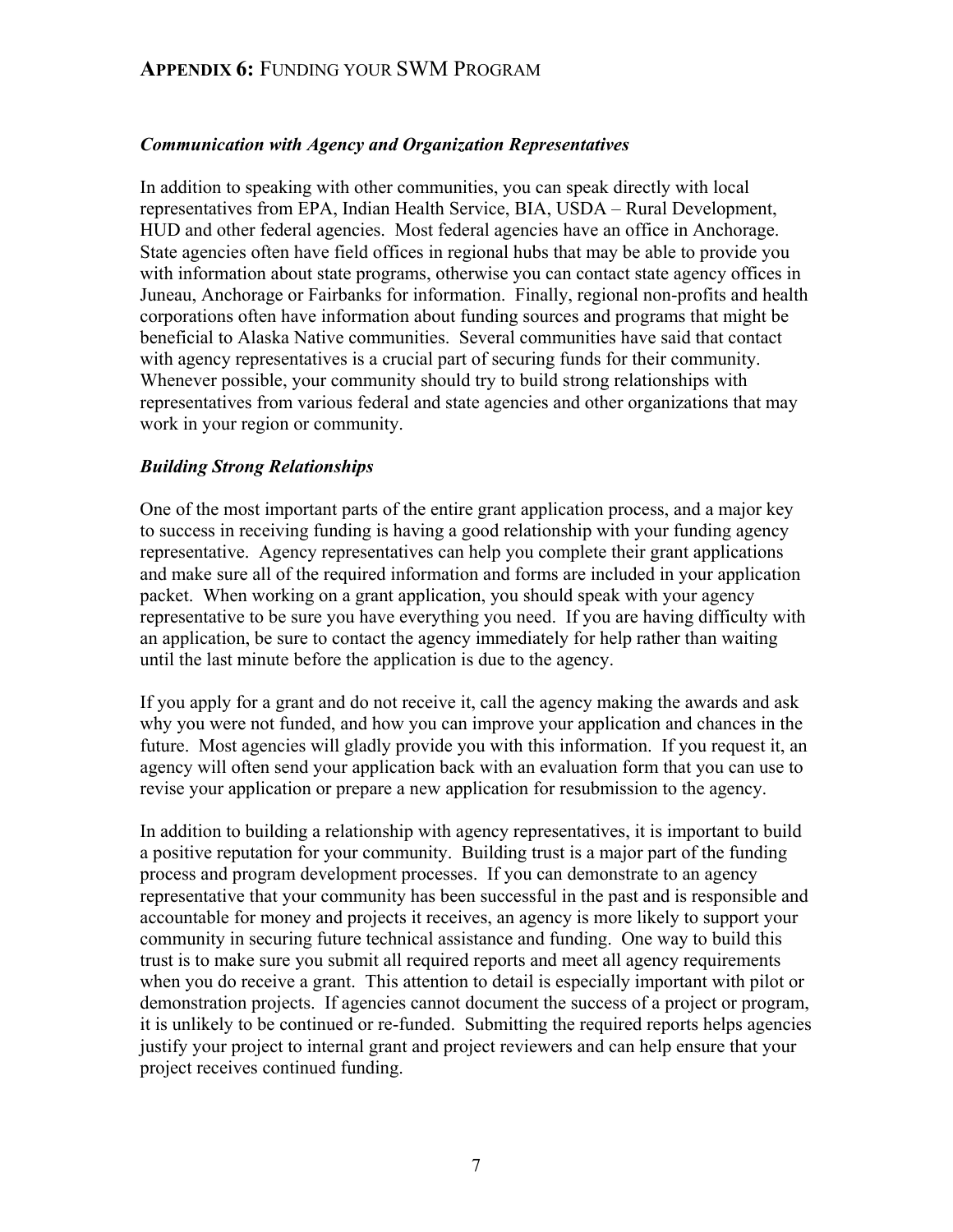# **D. FUNDING RESOURCES**

#### *Publications and Internet Sites*

The following publications and Internet sites can help you find out where and how to apply for solid waste management grants:

- *Grant Resources for Solid Waste Activities in Indian Country* (Document Number EPA530-R-98-014) or on the Internet at www.epa.gov/epaoswer/nonhw/tribal/pdftxt/tribfund.pdf. This document contains a list of non-governmental organizations, companies, and foundations to contact for potential funding. It also includes information on how to write a grant proposal.
- *Solid Waste Funding: A Guide to Federal Assistance* on the Internet at www.epa.gov/epaoswer/non-hw/grants/grants.pdf.
- *Preparing Successful Grant Proposals* tip sheet on the Internet at www.epa.gov/eipaswer/non-hw/tribal/pdftx/grant.pdf.
- *The Catalogue of Federal Domestic Assistance* on the Internet at www.cfda.gov.
- Tribal Association of Solid Waste and Emergency Response (TASWER) for more information and assistance with tribal assistance for solid waste funding and management. Can be contacted at www.taswer.org.

#### *Federal Sources of Grant Funding for Alaska Native Villages*

#### **a. U.S. Environmental Protection Agency (EPA)**

EPA offers a number of grants for solid and hazardous waste projects. Each grant program provides funding for specific solid and hazardous waste management activities. To increase your community's chances for being fund, apply only for grants that meet your program and community needs. Three different EPAadministered grants and cooperative agreements are available:

- Grants specific to solid waste activities. EPA's Office of Solid Waste (OSW) and regional offices administer these grants directly.
- Grants for one or more environmental program (i.e., solid waste, water, and/or air). EPA offices other than OSW administer these grants.
- Consolidation grants for state, local, and tribal programs relating to a specific function (such as permitting) across all media (i.e., solid waste, water, and air permitting consolidated grants).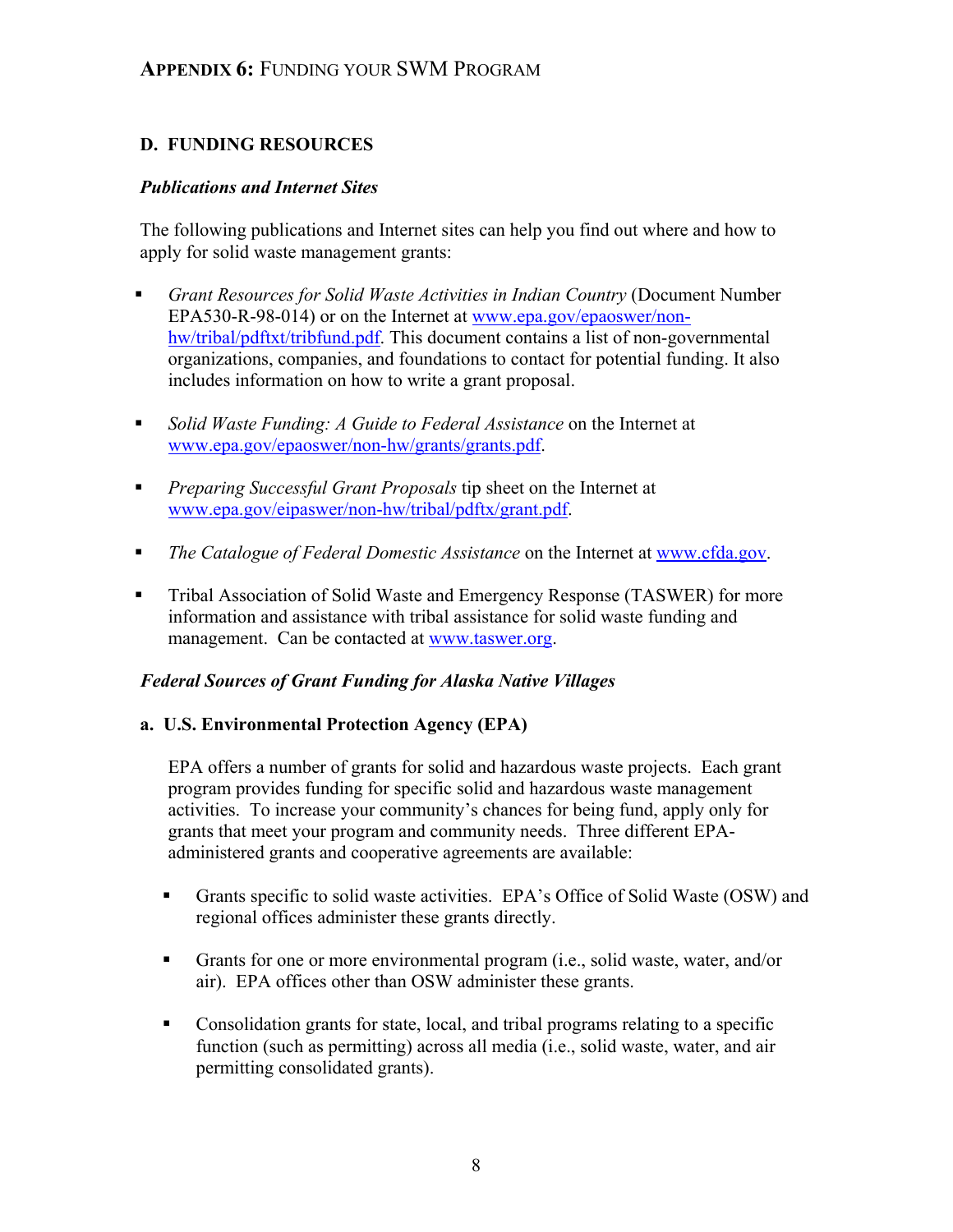For more information on EPA grant/cooperation agreement guidance, applications, and procedures, contact the EPA Grants Administration Division in Washington, D.C. at (202) 564-5315 or visit their website at www.epa.gove/epahome/grants.htm or www.epa.gov/osw.

The following grants are available through EPA to tribes and villages in Alaska:

- **•** *Office of Solid Waste Hazardous Waste Management Grants These grants* provide financial assistance to tribes and intertribal consortia for developing and implementing programs to manage hazardous waste. This includes developing and implementing hazardous waste codes, regulation and ordinances, along with enforcement policies and procedures; identifying and assessing hazardous waste generation and management; developing and implementing integrated hazardous waste management plans; developing and implementing used oil collection and recycling programs; developing outreach and education materials; and creating hazardous waste management training.
- *Inter-Agency Open Dump Cleanup Project Grants*  The goal of the Tribal Solid Waste Interagency Workgroup Cleanup Project is to help tribes and Alaska Native villages close or upgrade open dumpsites. Specific goals include assisting tribes and villages with: 1) completing and implementing comprehensive, integrated waste management plans; 2) developing realistic solid waste management alternatives; 3) closing or upgrading existing open dumps; and 4) developing post-closure programs. EPA mails the Cleanup Project information and application package annually to every federally recognized tribe. It is also available from EPA's Tribal Municipal Solid Waste Funding web page at www.epa.gove/opaoswer/non-hw/tribal/finance.htm.
- **•** *Alaska Integrated Waste Management Planning Grants* This collaborative project between the Alaska Native Tribal Health Consortium (ANTHC) and EPA provides funding to Alaska Native villages for local developed Community Integrated Waste Management Plans. Grant awards ranges from \$2,000 to \$12,000 per community. For further information contact ANTHC at (907) 729- 3600.
- *American Indian Environmental Office (AIEO) General Assistance Program (GAP) Grants* – The primary purpose of GAP grants is to support the development of a core tribal environmental protection program. Tribes can use GAP grant funds for planning, building solid waste infrastructure, enforcement, or outreach and education. For a description of the GAP grant program, including eligibility and application information contact the EPA Tribal Assistance Program at (907) 271-3413.